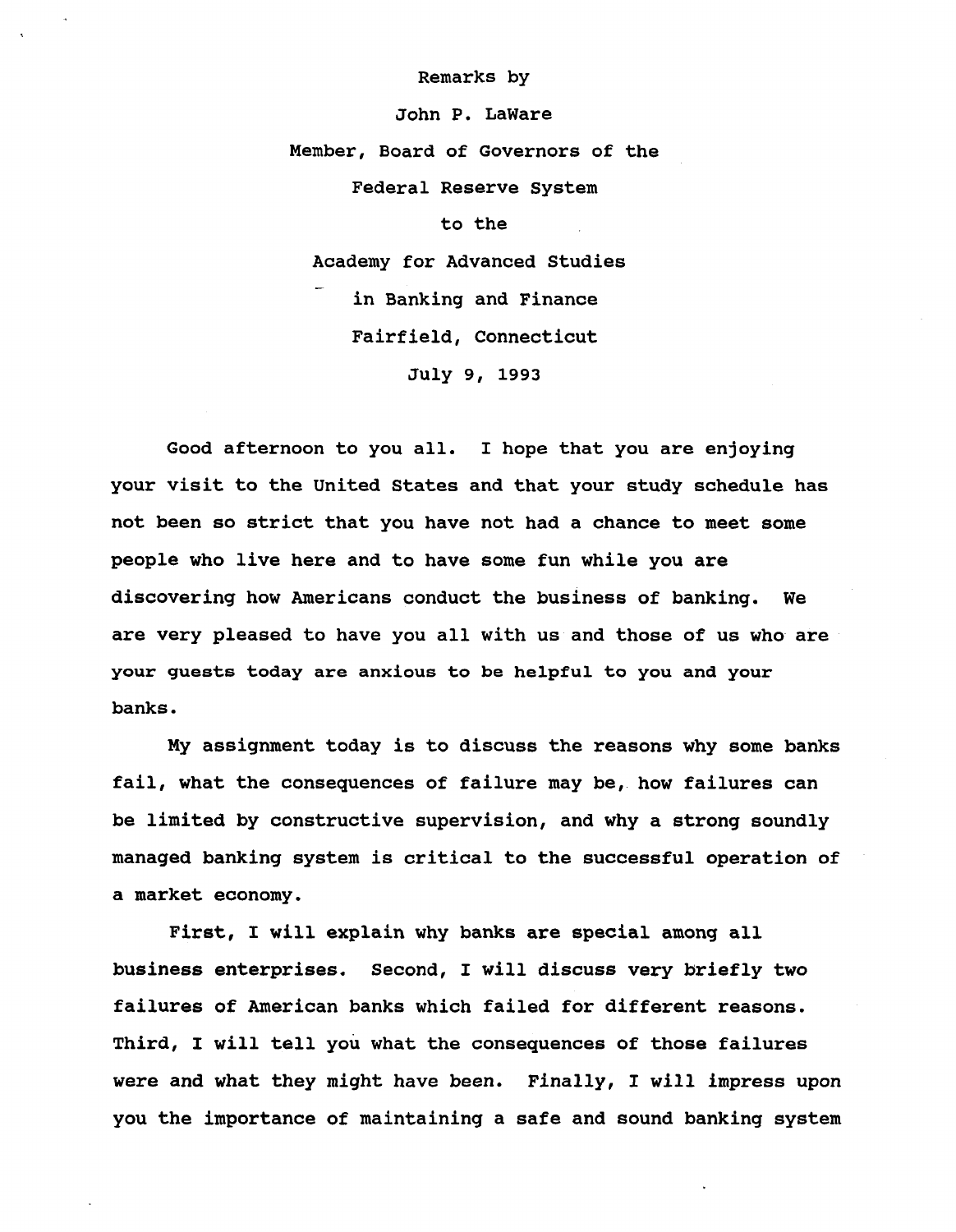**through a managed program of supervision, regulation and examination by a suitably chartered government agency, whether it be the central bank or an agency set up exclusively for supervision and regulation of the banks.**

**Well, then, what makes banks special? It is the unique role that they play in the economy. They are money managers in the sense that they match the needs of those who have excess funds with the need of those who require additional funds. Banks are intermediaries between borrowers and lenders. Depositors lend their money to banks in return for interest earned and services rendered by the bank. The bank, in turn, lends the depositors' money to borrowers who are in need of extra funds, whether the borrower is a government entity, a corporation, a partnership or an individual. The bank keeps the difference between what it earns from lending and what it pays for deposits in order to pay its own expenses and realize a return for those who have invested in the shares of the bank — i.e., the stockholders. Depositors provide funds to the bank, the bank manages the investment of those funds in loans or securities. The bank manages the risk for the depositor. The shareholder provides capital to the bank to absorb losses if managers of the bank make a mistake by taking too much risk. If the capital supplied by the stockholders is not sufficient to cover the mistakes of management, then the bank fails and both stockholders and depositors lose all or part of what they had. If the bank is successful, the profits belong to the stockholders and the depositors' money is safe.**

**What makes banks special is that they are using other peoples' money. They use depositors' money to take risks and**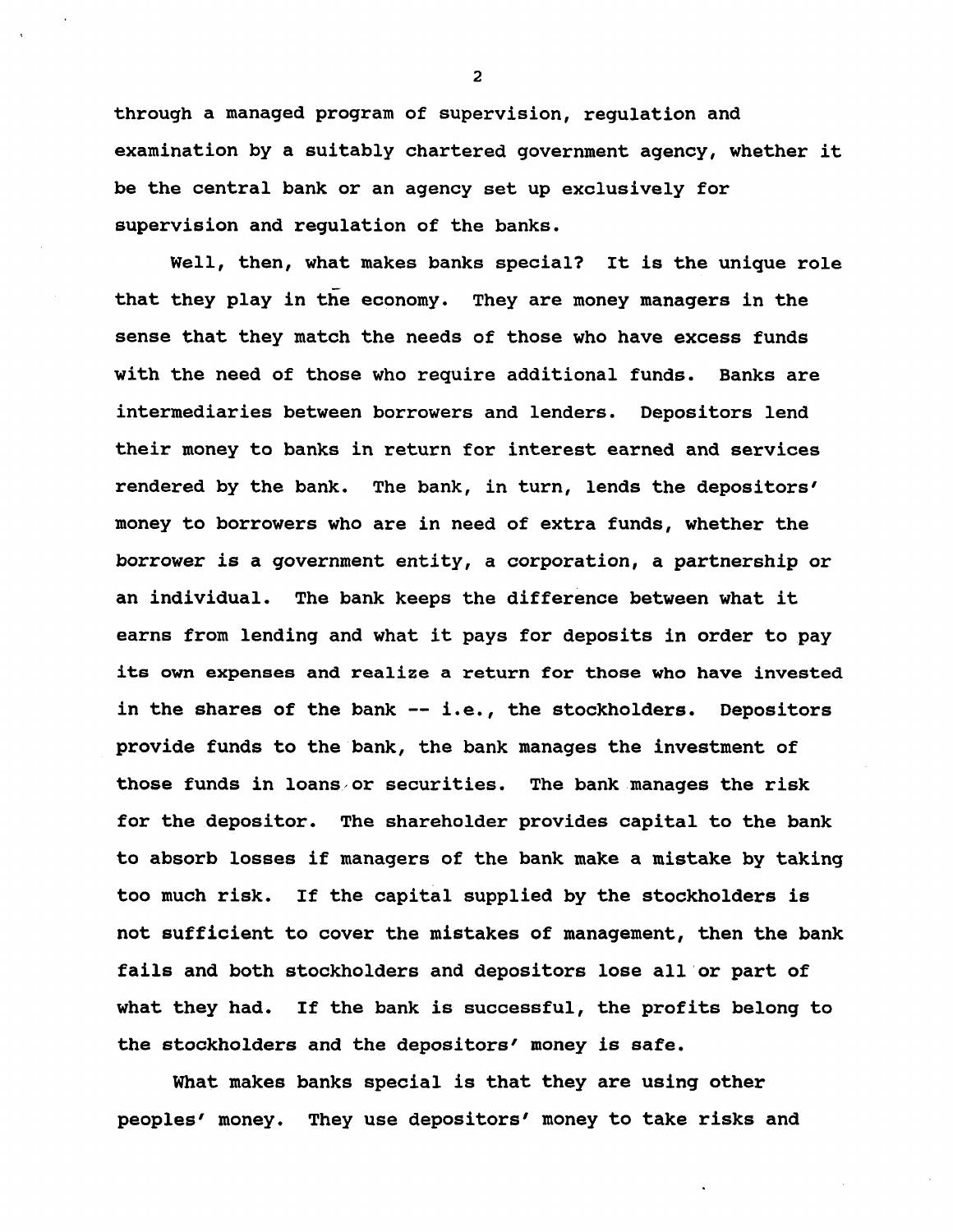**they use stockholders' money to absorb losses if they take too much risk. If the depositor and stockholder lose all or most of what they have because a bank fails, then they have less with which to buy goods and services and make investments in other enterprises. If many banks fail at the same time, the effect could be to damage the operation of the whole economy. That, in fact, is what happened in the United States between 1929 and 1933 and it had the effect of making the Great Depression much deeper and longer-lasting than it might otherwise have been.**

**The lesson of the failure of thousands of banks was not lost on the United States Congress. In the 1930's, the Congress made several laws strengthening the supervision and regulation of banks and, perhaps most important, creating the Federal Deposit Insurance Corporation to insure the deposits in banks. The purpose was to prevent runs on solvent banks by depositors who were alarmed by bad news about other banks and were trying to protect their money. No bank can survive a sustained run, because the assets, which are of essentially longer duration, cannot be liquidated fast enough to pay all of the depositors in a matter of hours or days.**

**With their deposits insured up to an amount which covered most individual depositors completely, consumers maintained their confidence that they would not be wiped out. From the mid-1930's until 1991, there were virtually no consumer runs on nationally insured depository institutions in the United States. And there were very few failures of nationally insured banks between 1935 and 1985. This system of deposit insurance is another thing which makes banks special.**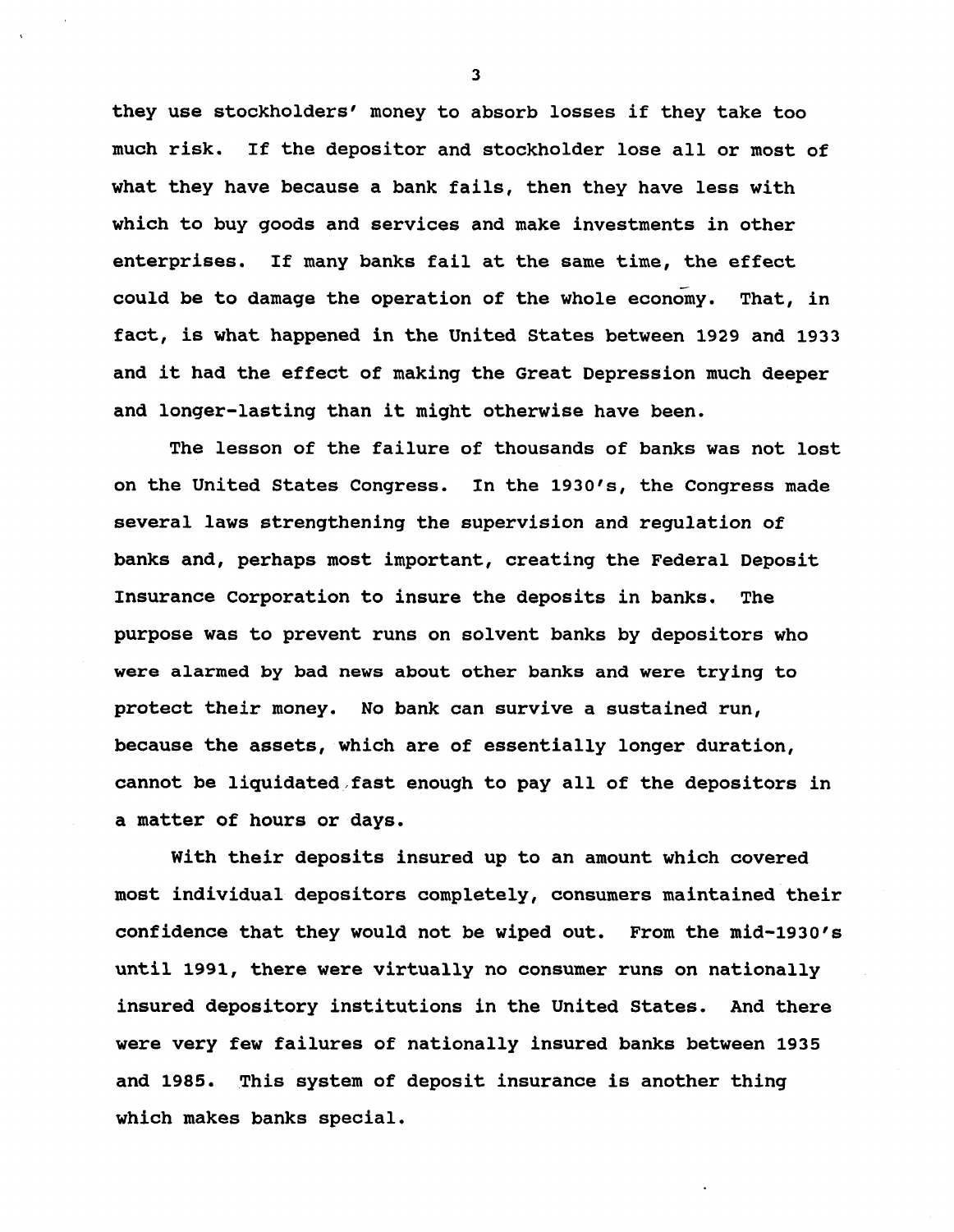**I will now briefly describe the failures of two large United States banks. The banks were very different in structure and the methods for dealing with their failures by the United States authorities were very different. The consequences of their failures were also potentially very different. The two banks were the Continental Illinois National Bank in Chicago, Illinois which failed in 1984 and the Bank of New England Corporation in Boston, Massachusetts which failed in 1991.**

**Continental Illinois had assets in excess of 40 billion dollars in 1984. It operated in the financial district of Chicago under the laws of the State of Illinois which did not allow banks to have branches. As a result, Continental had very little consumer deposits. That is to say, insured deposits. In fact, consumer deposits were only about 10-12 percent of all liabilities. Continental was primarily a wholesale bank. That means it did most of its lending to large corporations. And it funded its lending with large uninsured corporate deposits and funds in the form of negotiable certificates of deposit, Eurodollars and subordinated debt.**

**In the late 1970's and early 1980's, the management of Continental adopted a corporate strategy which we now believe led to its later failure. Management announced that it was Continental's goal to become the largest lender to commerce and industry in the United States. That meant it was setting out to take a share of business held by others like Bank of America, Citibank, Morgan, Chase, Chemical and its nearby rival First National Bank of Chicago.**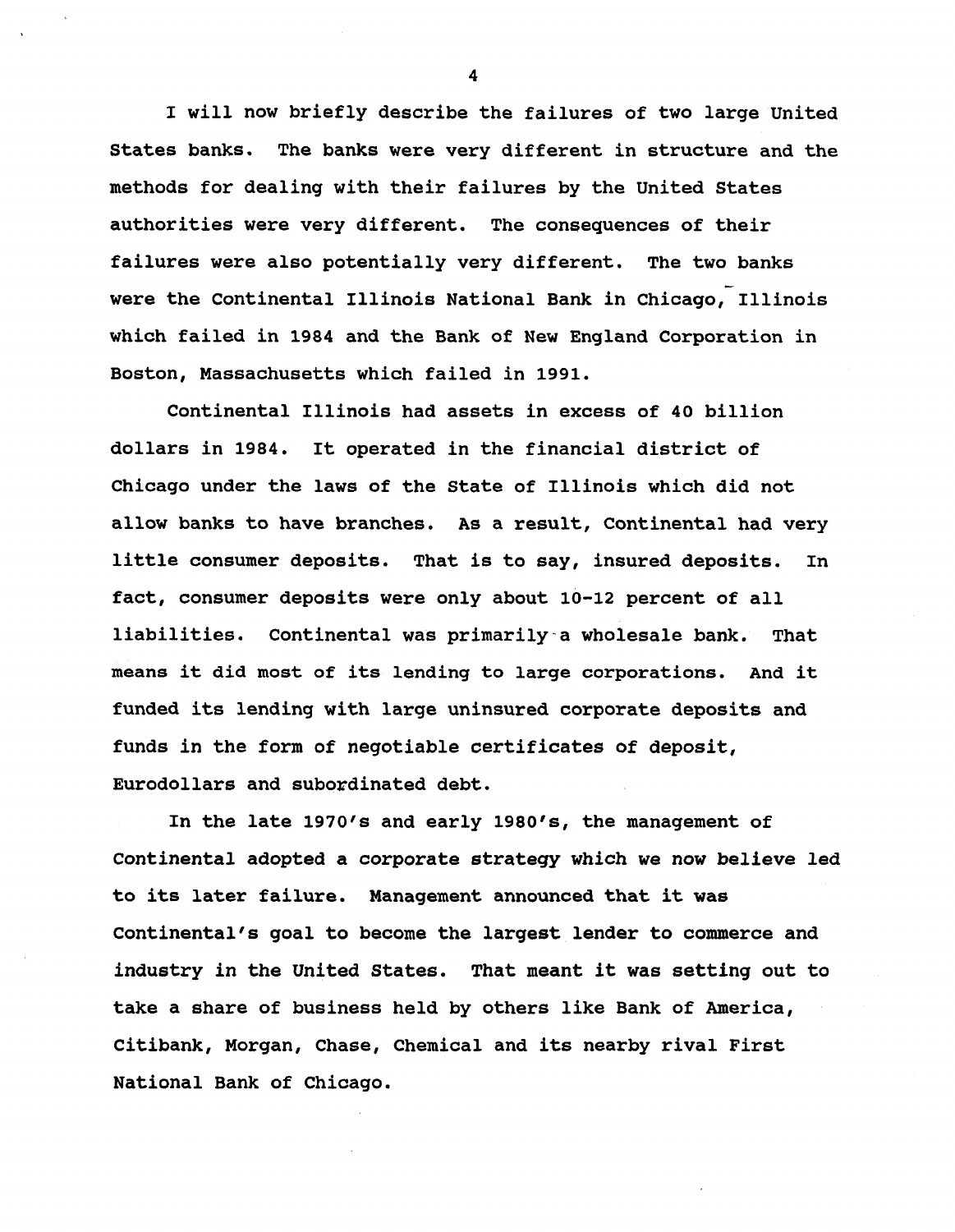**In order to take loan business from another bank or to get new loan business which might otherwise go to a competitor, a bank must offer the borrower more favorable terms. These may be in the form of lower interest rates or easier repayment terms. But there also may be lower credit standards which increase the risk in the loan. In Continental's case, there was also a delegation of loan approval authority to less experienced officers. These officers also interpreted their opportunities for promotion and higher pay as depending more on the quantity of new loans they could produce than on the quality of the loans.**

**This is an almost perfect formula for disaster: Relaxed standards in order to win business; management emphasis on quantity rather than quality; and delegation of lending authority to inexperienced loan officers.**

**The energy business was booming in the early 1980's and there was a tremendous demand for oil exploration and production loans. Some Continental officers established a close working relationship with a small bank in the oil-producing section of Oklahoma called the Penn Square Bank. Continental assumed Penn Square knew all there was to know about oil loans and agreed to buy from Penn Square loans they could not keep on their own books. Continental also took participation in Penn Square loans in excess of Penn Square's legal limit.**

**Continental took Penn Square loans without any significant credit analysis of its own and little attention to checking documentation. Again, I must emphasize that one of the key errors of management in the case of Continental was to abandon**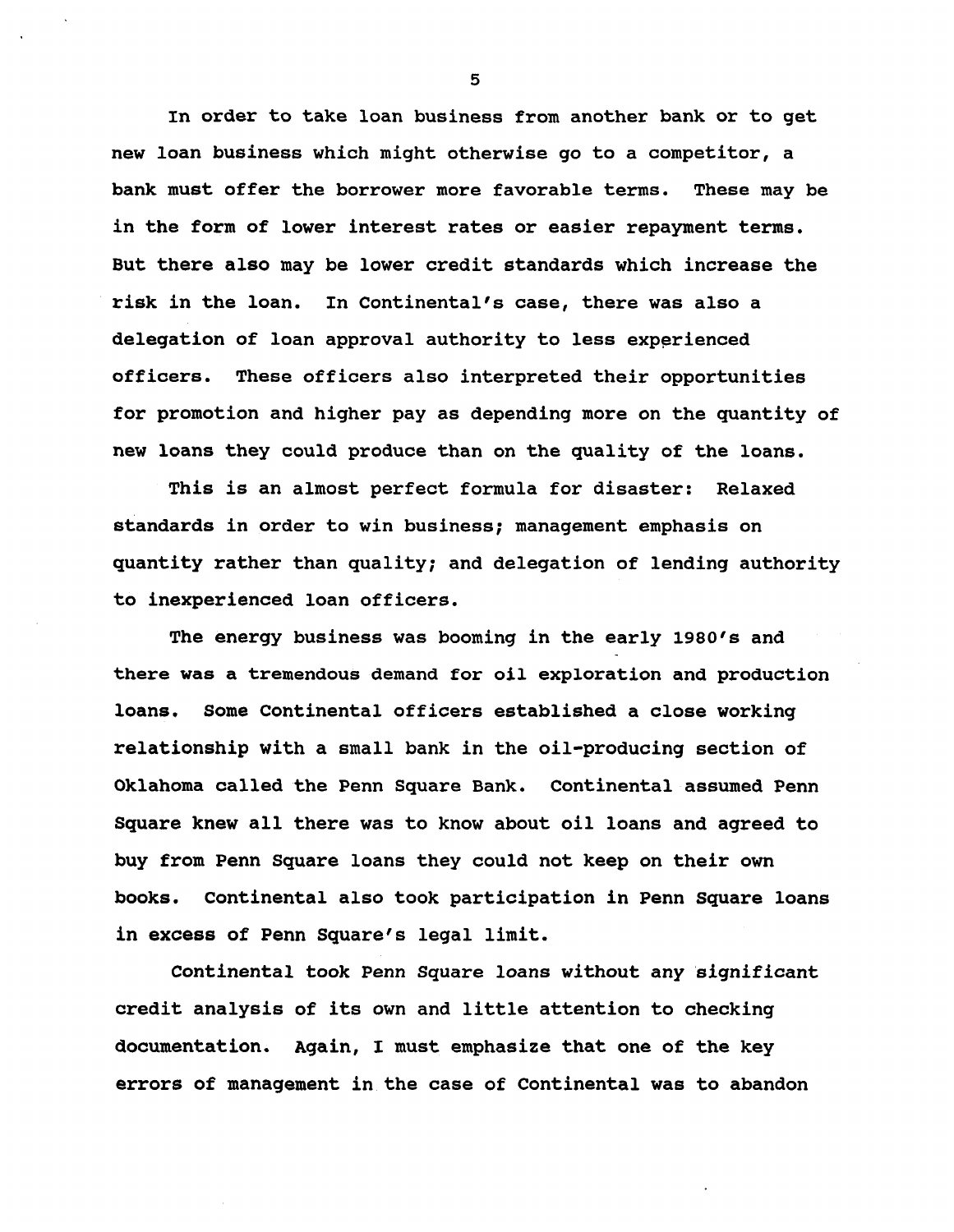**good lending procedures and credit standards in a reckless pursuit of new loans.**

**Continental's troubles began to show up when the Penn Square bank failed due to losses on bad loans. Some of those loans were also believed to have been fraudulently made. Obviously, many of the loans sold or participated to Continental were also bad. And Continental was not the only victim of Penn Square's bad practices. There were several banks in other cities which also participated in loans made by Penn Square or bought loans outright. Examiners found hundreds of millions of such tainted loans on Continental's books. In addition, there were many tens of millions of dollars of other bad loans. Energy loans and more conventional commercial and industrial loans made under the same system of inadequate credit policies, poor procedures and unwisely delegated lending authority.**

**With the failure of Penn Square it became widely known and reported in the press that a lot of Penn Square's bad loans had gone to Continental. The insured depositors at Continental were unconcerned because the United States government fully guaranteed the insurance which protected their deposits. But the uninsured depositors, general creditors and Eurodollar deposit holders began to withdraw their support. When term deposits came due, they were not renewed. Eurodollar contracts were closed out and the bank found difficulty in raising federal funds in the interbank market.**

**Continental not only had a potential capital deficiency due to bad loans, but also a very real liquidity crisis due to a corporate run on the bank by uninsured depositors and general**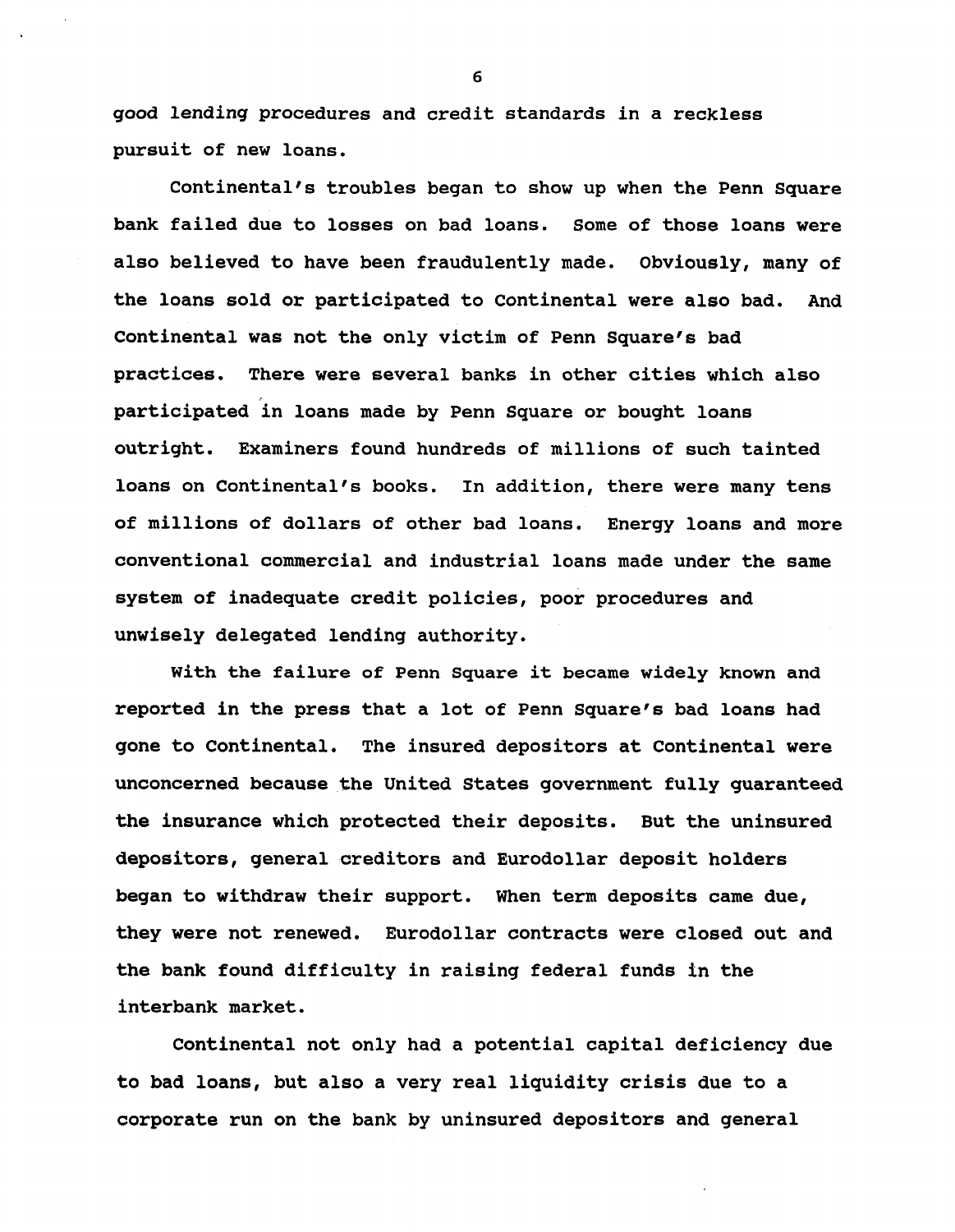**creditors. Continental borrowed heavily from the Federal Reserve, as the central bank and lender of last resort, to meet the liquidity crisis, but it soon became evident that the bank could not meet the demands of its creditors and capital was seriously impaired by realized and anticipated losses on bad loans.**

**It might have been possible to close the bank and liquidate it in an orderly fashion. That would mean paying off insured depositors and then selling or collecting the remaining assets of the bank with the uninsured depositors and other creditors sharing whatever losses were realized on liquidation. But another serious problem arose. Continental was one of the nation's leading correspondent banks with deposit accounts from hundreds of banks all over the country, particularly from banks in the states in the Middle Western United States near Chicago. Many of these were small banks which maintained large accounts at Continental to facilitate check settlements, securities transactions, wire transfers and other routine business transactions. For several hundred of these correspondent banks the amount of their deposits with Continental exceeded their capital. If Continental were closed, they would be insolvent. The prospect of the failure of so many banks at one time was alarming. The result would have been serious losses to the depositors and stockholders of the smaller banks and disruption of commerce in the communities they served. Furthermore, if the bank had been closed by the authorities, many of the large companies and banks both in the United States and in foreign countries would have lost large amounts as their CDs, federal**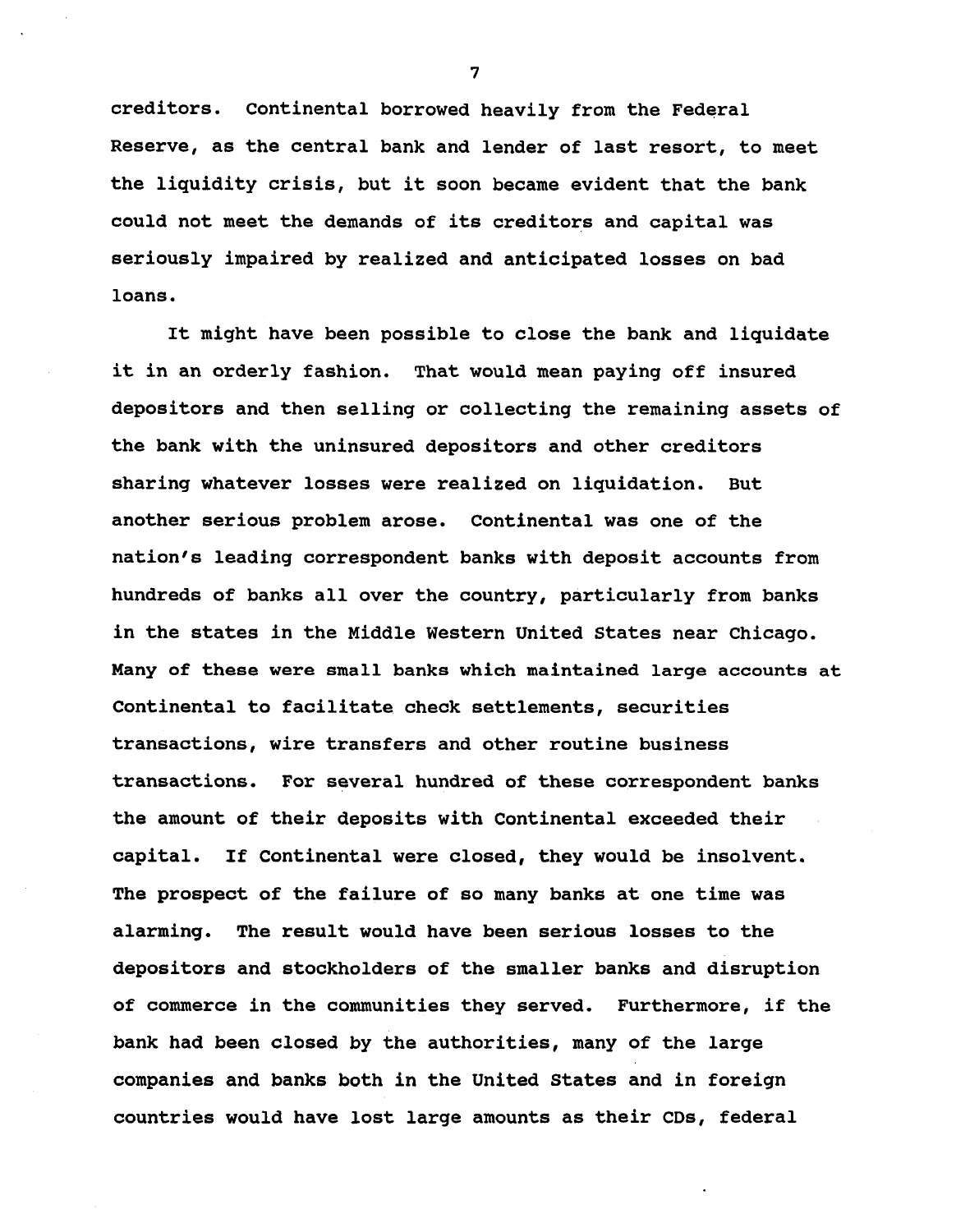**funds loans, Eurodollar contracts and other claims were not honored. This might well have created a crisis of confidence which would have caused them to close out claims on other U.S. banks linked to the Penn Square Bank. That would have seriously destabilized the entire banking system.**

**The Federal Deposit Insurance Corporation, the Comptroller of the Currency and the Federal Reserve Board determined that the threat to the stability of the banking system was serious enough to declare the Continental too big to fail. Consequently the Federal Reserve loaned several billion dollars to Continental to meet its liquidity requirements and the Federal Deposit Insurance Corporation injected several billion dollars of capital into the bank, in effect replacing the private shareholders who were virtually wiped out. With the FDIC as the principal stockholder, the bank was owned by a government agency which tended to restore confidence. The FDIC then moved to replace the management and the situation was stabilized.**

**Under new management, the loan problems were addressed, the bank was significantly reduced in size and gradually returned to profitability. It also paid off its loans to the Federal Reserve. New capital was brought in and the FDIC eventually sold off its interest in a secondary offering, returning the bank to private ownership. In the process, a banking crisis was narrowly averted and many depositors and institutions tied to Continental through the interbank market were spared very large losses.**

**This history of Continental's troubles illustrates the interdependence of banks and the importance of sound banks to the proper functioning of the payments system and the economy as a**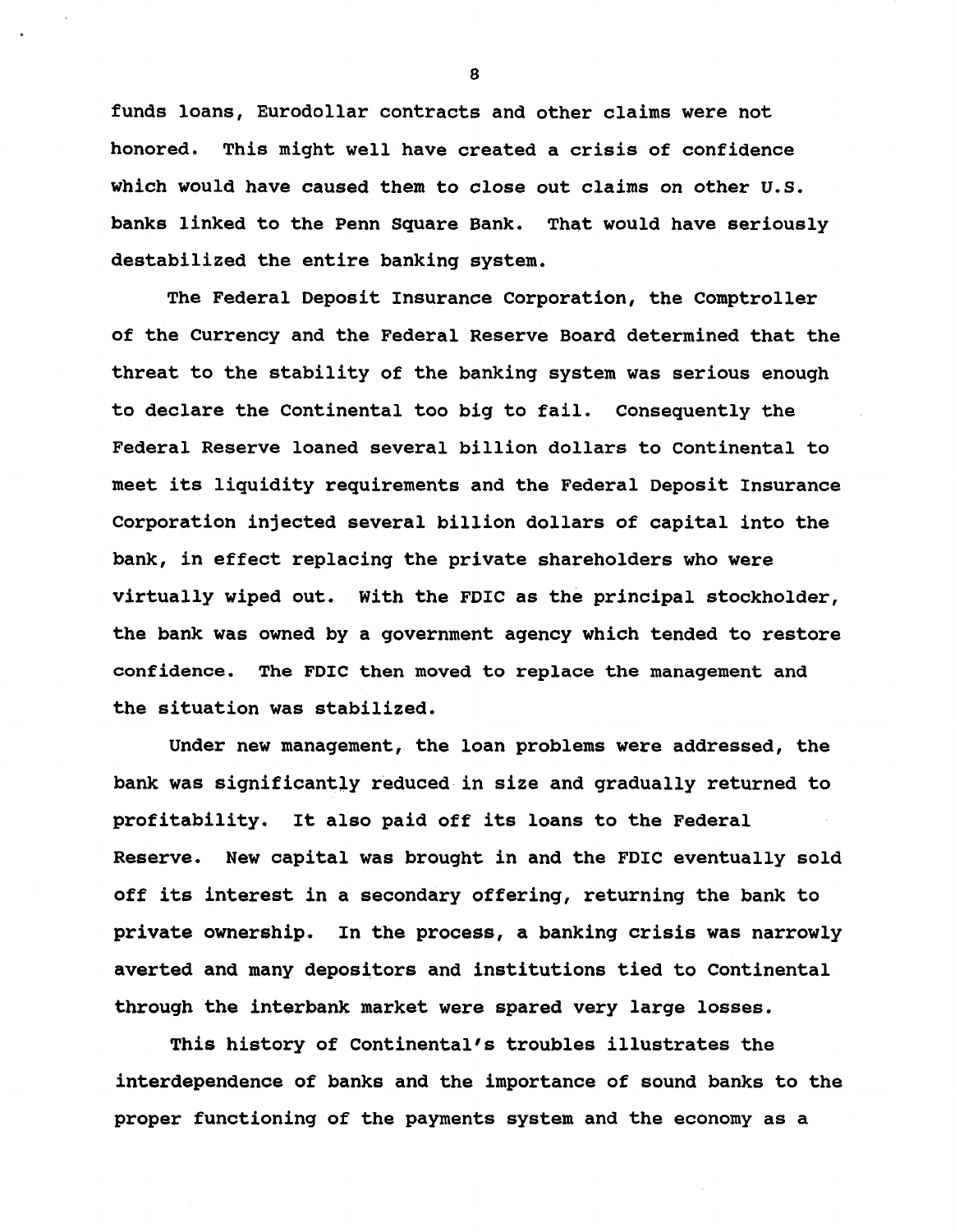**whole. The failure of Penn Square was a direct cause of the failure of the much larger Continental and, had Continental been closed by the authorities instead of taken over as a going concern, hundreds of other institutions might also have failed with very serious consequences for the entire economy.**

**The other failure I want to describe to you is the Bank of New England. It was a large regional bank holding company with about \$24 billion in assets. The head office was in Boston, Massachusetts, but it also had a large bank in Hartford, Connecticut and subsidiary banks and branches over much of New England. The bank had a proud tradition going back 150 years or more and was the result of the consolidation by merger and acquisition of many banks in the major cities of the region.**

**Bank of New England also was a case of mismanagement and careless, perhaps even negligent, loan administration. In the 1980's, New England, and California, were the nation's most prosperous regions. The computer industry, defense contractors, health care providers, insurance companies, banks and universities which were the core of the New England economy were all booming. To support these prosperous industries, real estate development blossomed. The demand for first class office space, hotels, laboratories, manufacturing plants and multi-family residential facilities seemed to be insatiable. Several thousand hotel rooms were added in Boston alone in the early 1980's and as soon as a new office building was completed it was filled. Rents for first-class office space in Boston went from \$15 per square foot per year in 1978 to \$35 per square foot by the mid-1980's. And prices for single family houses quadrupled in ten years time.**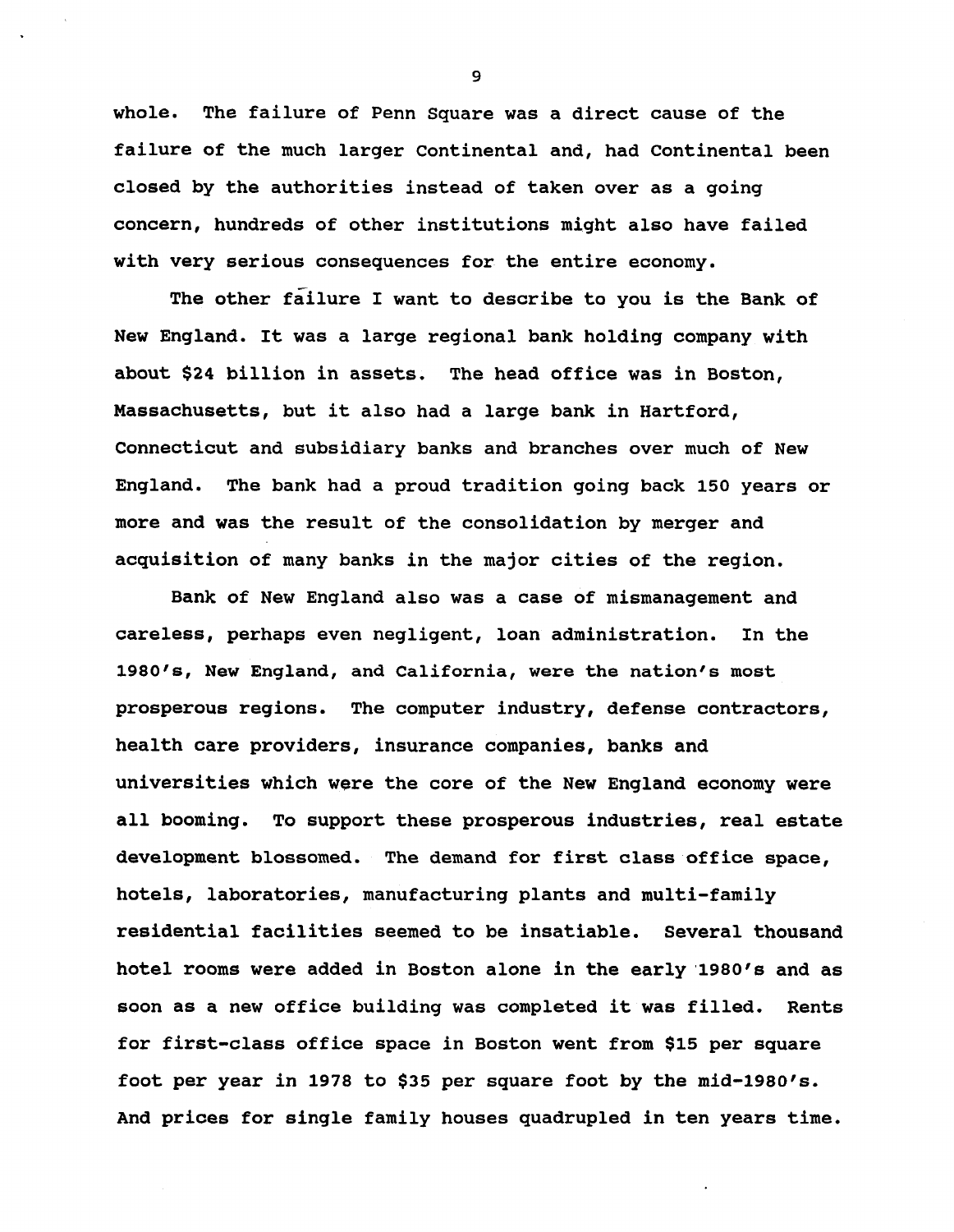**To finance this real estate boom, banks entered into a highly competitive bidding war to obtain the developers' business. Banks were convinced that prices for real estate could only go up and that a new building would be worth more than the cost to build it by the time it was completed. We have seen construction loans made for 100 percent of the cost of completion. Therefore, the developer or builder had none of his own money in the project. In addition, banks would build into a loan a contingency reserve of 5 to 10 percent to cover cost overruns and finally they would lend the full interest to be paid on the loan up to the time of completion.**

**Historically, banks would not finance speculative building projects. Instead they would require either a commitment for permanent financing at the completion of the building or the acquisition of the building on completion by an individual or corporation of high credit standing. These basic principles of sound construction lending were abandoned or compromised by many banks in the 1980's and the Bank of New England, fighting to obtain a dominant market share in real estate finance in the region, was one of the most aggressive banks to offer favorable terms like those I have described in order to get the business. And they succeeded. Too well. Their loan portfolio became overloaded with real estate loans, bad ones as it turned out, and when the New England economy went into rapid decline in 1989 and 1990, real estate prices declined even faster. There was an oversupply of available space. House prices declined as much as 15 or 20 percent and first-class office space rent went from \$35 per square foot back to \$20 per square foot.**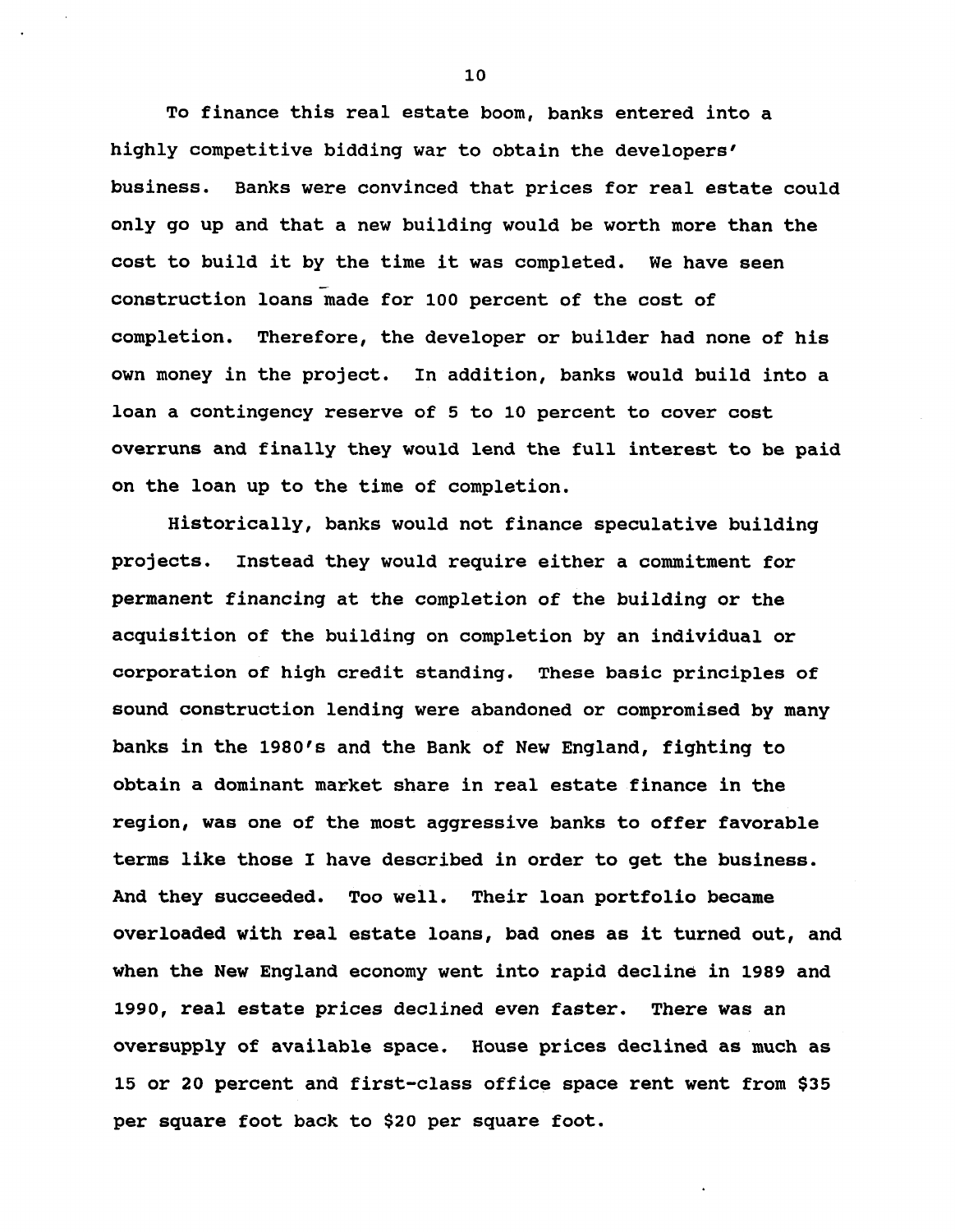**As a result, the buildings on which banks had loans were unsold or unrented. Developers were bankrupt and the loans on the buildings were now far in excess of their market value. The loans could not be serviced from income. They could not be sold except at deep discounts which would result in heavy losses to the bank holding the loan.**

**Perhaps hardest hit of all New England banks by these circumstances was Bank of New England. With its heavy concentration in real estate loans and real estate related loans it was particularly vulnerable to the turn of events. An inappropriate management strategy, bad credit policies and a failure to make an accurate judgment of market conditions and the risks in the marketplace all combined to put the bank in deep trouble. Loan loss provisions to bring the loan portfolio into some relation to actual value consumed earnings and invaded capital.**

**Early in the crisis the directors of the bank assumed the lead in trying to save it. They organized several special committees to oversee various parts of the bank. They fired the chairman and some other members of the senior management and brought in a new chief executive officer to try to work the bank out of trouble. He did a remarkable job. He sold assets, worked down the problem loans and tried to improve the capital position by negotiating with debt holders to convert their debt to equity. He did reduce staff and shrink the bank to improve the capital ratios and he stabilized the operation enough to pay off loans from the Federal Reserve where the bank had been borrowing steadily for six months due to the loss of corporate deposits.**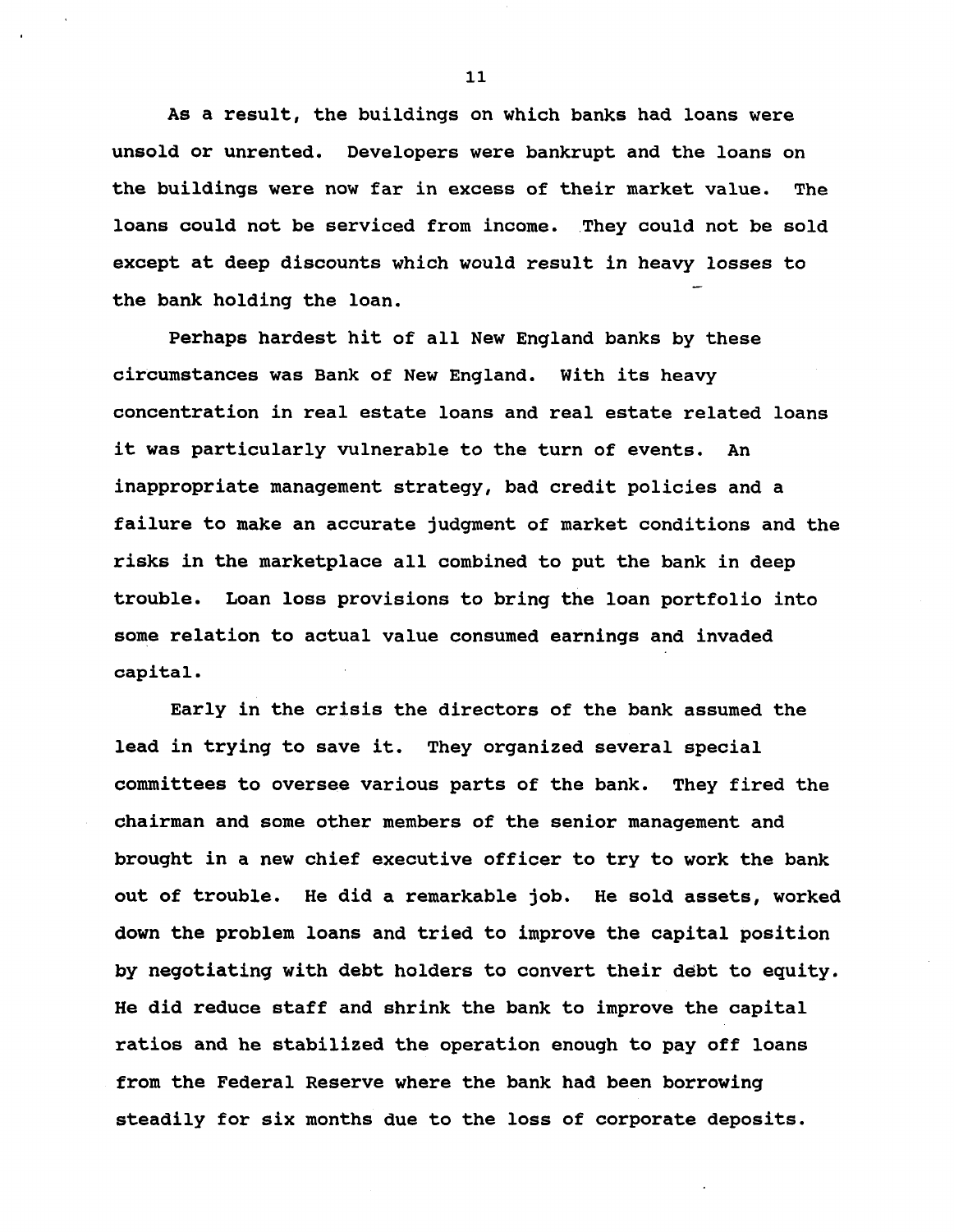**But, in the end, the wounds were too deep, the losses too great for the bank to survive. The end came in January 1991. in spite of management's valiant efforts to keep the bank going, events conspired to bring it down. The New England economy continued to decline and as a result the weakness in Bank of New England's loan portfolio spread from real estate to other loan categories. As losses mounted, capital was further depleted. Negotiations with debt holders collapsed. The final blow was the failure of the state deposit insurance system for credit unions in the adjoining state of Rhode Island. The press reports of small depositors losing their money created a panic among Bank of New England depositors. Press reports of the bank's problems combined with the Rhode Island mess resulted in the first consumer run on a bank in more than fifty years.**

**Between opening on a Friday and closing at noon on Saturday, consumers withdrew nearly \$1.5 billion even though their accounts were fully insured. Under the circumstances, the authorities decided the bank was no longer viable. The Federal Deposit insurance Corporation seized the bank and requested bids from other banks who wished to take over the franchise of Bank of New England subject to the FDIC assuming responsibility for bad loans. The successful bidder was Fleet — a Rhode Island bank holding company — which assumed responsibility for all deposits and acquired some of the loans which its analysts judged to be sound.**

**Again the device of government takeover rather than liquidation was chosen by the authorities because in their judgment the shut down of Bank of New England in an already**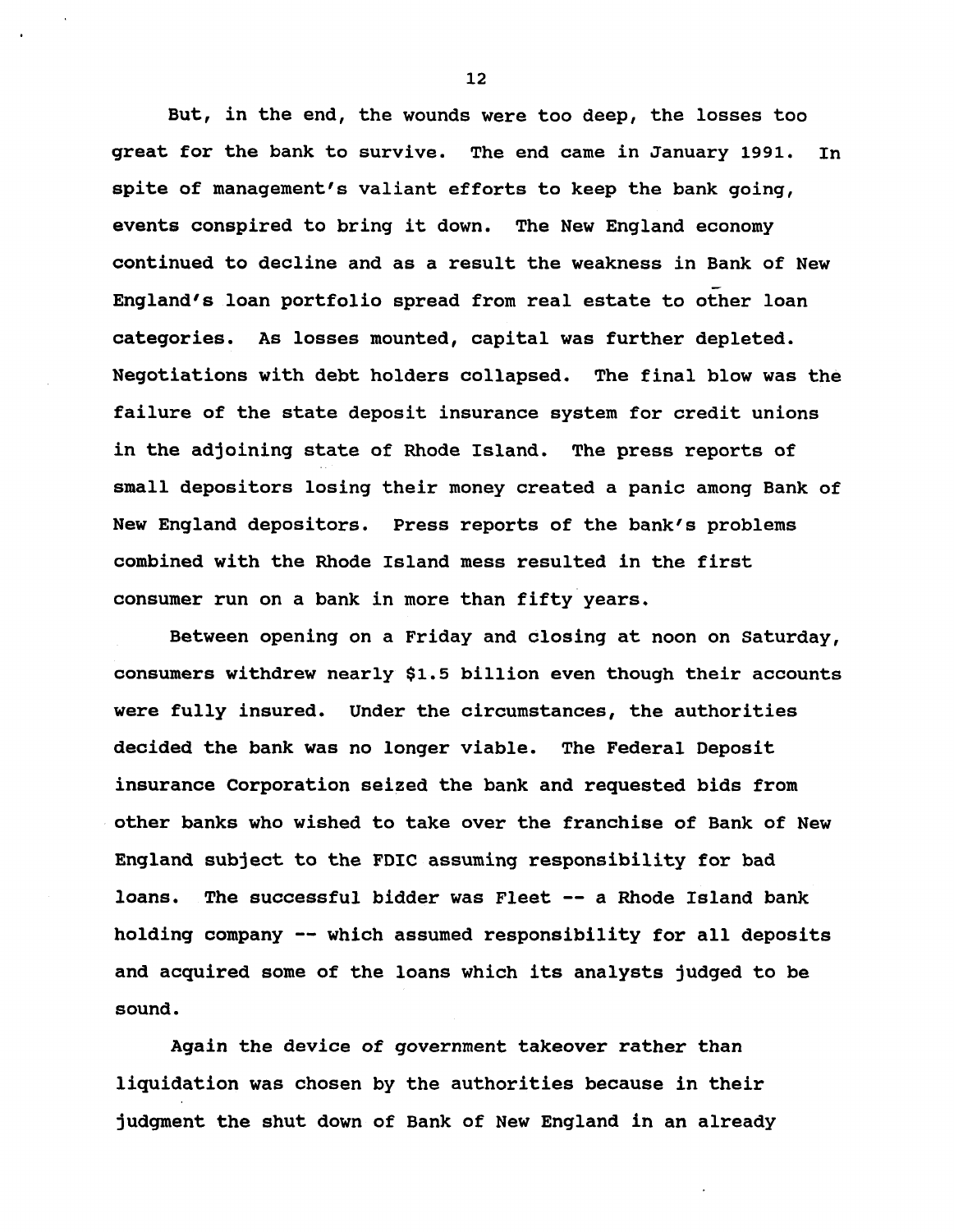**seriously crippled New England economy would have been seriously destabilizing and might have impaired the ability of other banks in the region to fund their own operations.**

**The consequences of bank failures are serious no matter how small or how large the bank and no matter how the failure is resolved — whether by liquidation or purchase of assets and assumption of deposit liabilities. In a small rural community where the failed bank may be the only bank, the failure may virtually bring commerce to a halt. Any failure imposes personal hardships on individuals as well as corporations. Inevitably people lose employment. Some depositors lose money. Stockholders lose their investment — usually all of it. Those who supplied goods and services to the bank lose a customer. Those who used the bank as a source of financial support must now establish sources of that support with another institution.**

**When one thinks of the consequences of the failure of a major money center bank in New York, or London or Frankfurt or Tokyo, it is not difficult to understand that there could be worldwide repercussions with the real possibility of widespread financial panic.**

**The whole rationale for supervision and regulation of the banks is to avoid such consequences — whether they be the localized effects of a small bank failure or the earth-shaking reverberations from the fall of one of the giants.**

**All through history, the most important reason for bank failure has been bad loans or bad investments — usually bad loans. Therefore, it is imperative that bankers exert their best energies and judgment in managing the acquisition and**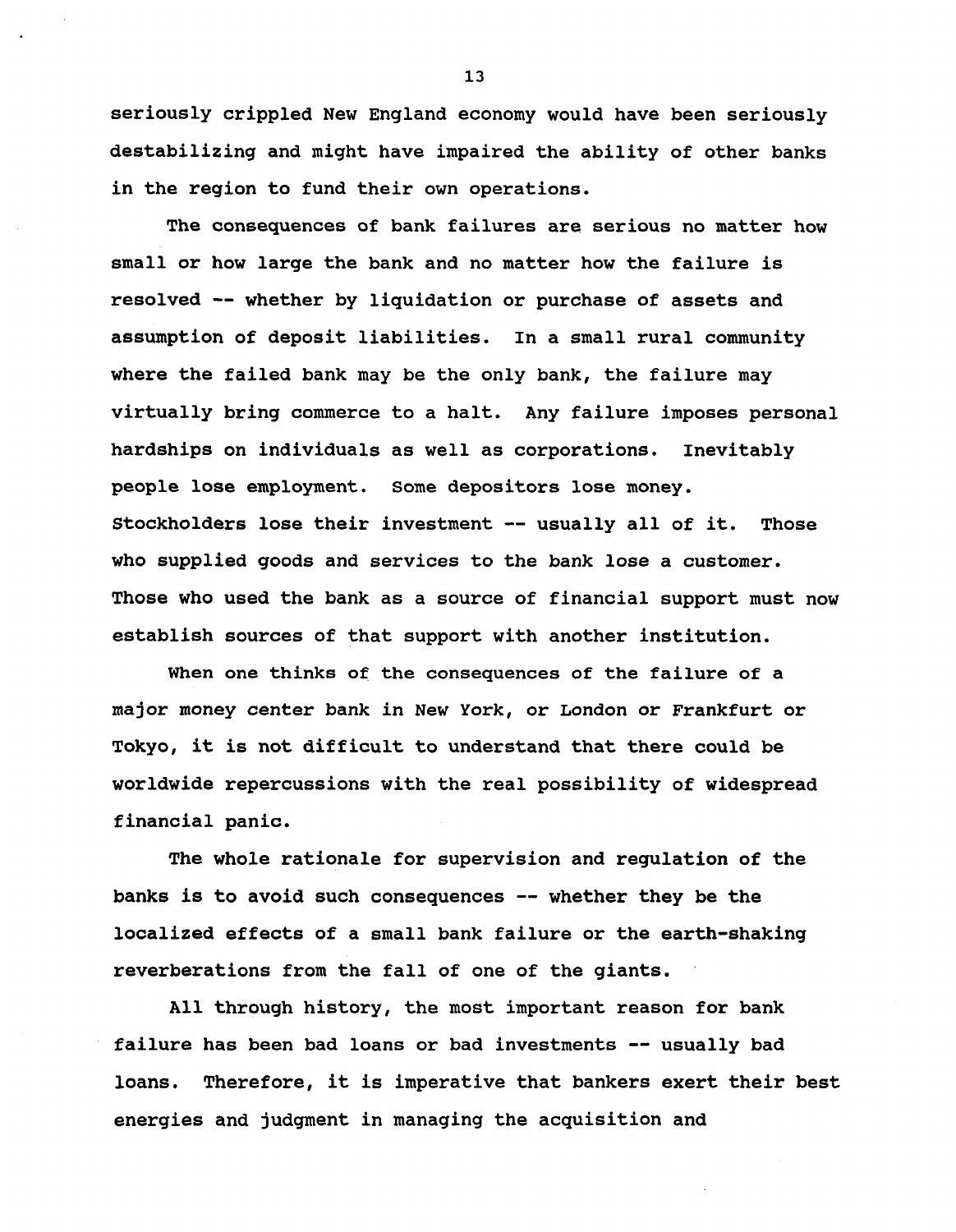**administration of loans. Analysis of the borrower's ability to repay must be thorough and accurate. The loan must be constructed so that the borrower can service it as to interest and principal without impairing his normal pace and scope of activity. The risk inherent in the loan must be accurately reflected in the interest and fees which the bank earns on the loan during its life. The bank should be paid for the level of risk it is assuming. And, since the best bankers sometimes make mistakes, there must be sufficient capital to absorb losses and yet sustain the bank's viability. While all capital is always available to absorb losses, it is prudent in good times to set aside reserves over and above operating capital to absorb expected losses.**

**Since governments, businesses and individuals are all dependent on banks to facilitate payments and obtain credit, the safety and soundness of the banking system is critical to the proper operation of a nation's economy.**

**In order to assure that banks are operating in a safe and sound manner, government must devise ways to monitor the banks and create regulations for their operation which help them avoid difficulties. In the united States, we have both national and state regulatory authorities and at both levels of government we have established a monitoring system which is based on periodic uniform reporting by the banks and on-site examination of the banks by the regulatory agencies. Some would argue that we have overdone it. That our banks are over-regulated to the point of being smothered. Indeed, some moderation of regulation is probably due here. But by and large our system has worked well**